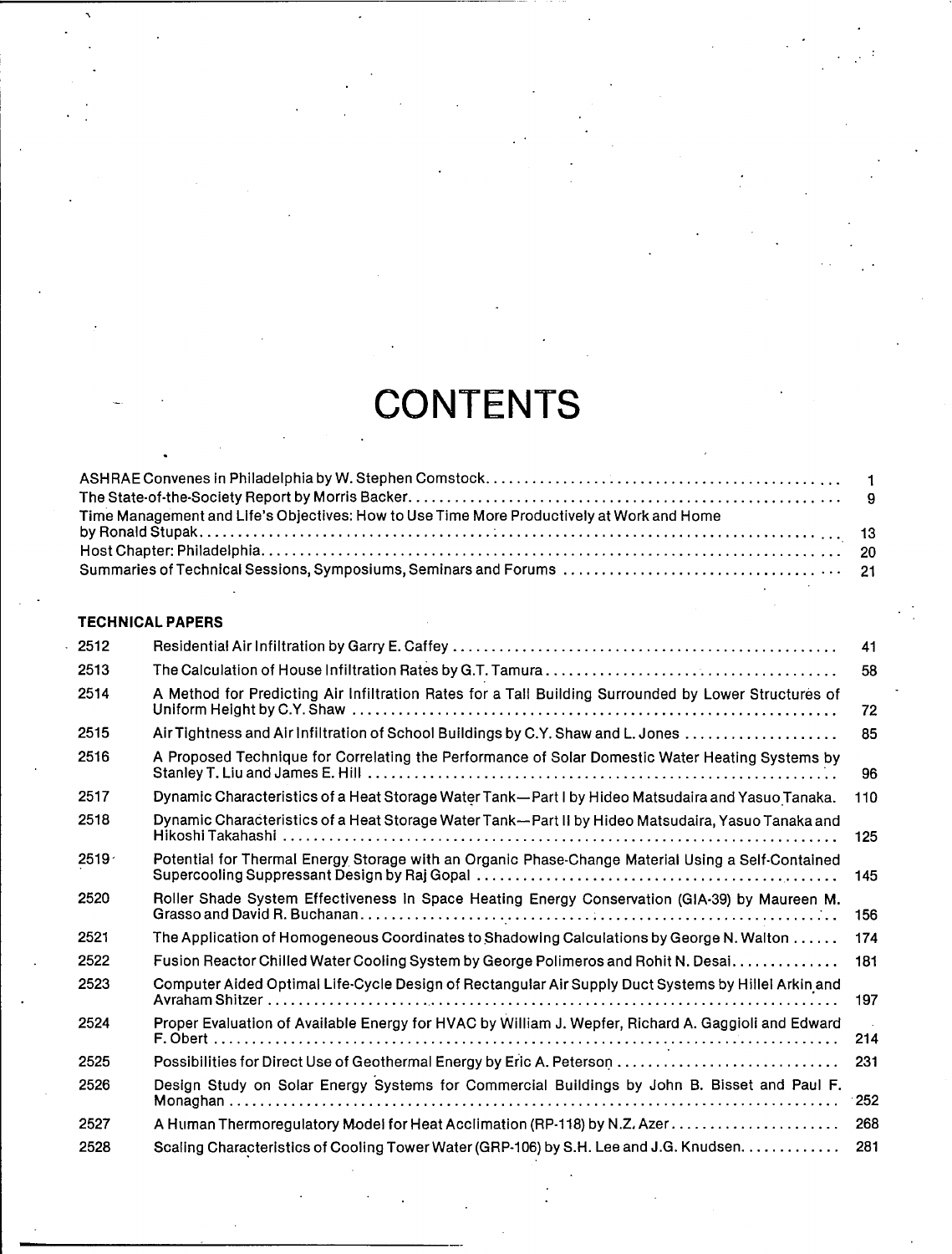## **SYMPOSIUM PAPERS** PH-79-1 ENVIRONMENTAL CONTROL IN INDUSTRIAL PLANTS Stratification by Design by Charles J. Allen , \_. . . . . . . . . . . . . . . . . 307 Analysis of a Chilled Jet in a Thermally Stratified Environment by Herbert D. Ball and Thomas F. Bailey. 314 Analysis of a Horizontally Projected Chilled Ventilation Jet Subjected to Vertical Cross-Flow by Herbert D. Ball and Roger L. Jones \_. . . • . . . . .. 323 Effect of Supply and Return Outlet Location on Stratification (RP-215) by Joseph B. Olivieri and Trilochan Singh \_. . . . . . . . . . 333 PH-79-2 SOLAR-ASSISTED HEAT PUMPS The Cost-Effective Potential of Optimumly Designed Heat Pumps for the Collection, Storage and Distribution of Solar Energy by J.G. Cottingham '. . . . . . . . . . . . . . . . . 345 Modeling vs Field Test Data for a Multi-Zone Solar-Assisted Heat Pump System in Albuquerque, NM by Stanley F. Gilman, Douglas A. Donovan and E.R. McLaughlin. . . . . . . . . . . . . . . . . . . . . . . . . . . . . . . . . . .. 350 Analysis of Commercial Building with Solar-Assisted Internal Source Heat Pump by E.R. McFarlan. . . . 361 Cost and Performance of Five Solar Heating Systems Utilizing Wet Heat Pumps by Terrell D. Mosely. . . 671 Passive Solar Energy and the Heat Pump by Frank H. Bridgers, Frank J. Soltys and Dale R. Broughton. . 386 PH-79-3 ABSORPTION: A TECHNICAL UPDATE WITH FRESH APPROACHES Recent Application of Large Absorption Units in Japan by Jiro Ishida  $\ldots, \ldots, \ldots, \ldots, \ldots, \ldots, \ldots$  395 An Absorption Machine for Soliu Cooling by Wendell J. Biermann \_ , 406 Thermodynamic Properties of Aqueous Solutions of Lithium Bromide by Lowell A. McNeely  $\dots\dots\dots$  413 Tuning the Absorption Equipment, Its Support Equipment, and the Equipment It Serves for the Best Field Performance by Alwin B. Newton and Andrew D. Davis , , 435 PH·79-4 PASSIVE SOLAR SYSTEMS Performance and Cost of a Hybrid Passive/Active Solar House by Bruce D. Hunn. . . . . . . . . . . . . . . . . 445 Kelbaugh House: Recent Performance by Doug Kelbaugh ..' , 456 Thermal Performance Test Results of a Passive Solar Heat Collection/Rejection Device by Stanley A. Mumma '.............................................................. <sup>464</sup> Total Energy Use of Home Heating Systems by Larry Sherwood , 470' PH·79·5 THERMAL STORAGE APPLICATION Testing of Water Tanks for Thermal Storage According to ASHRAE Standard 94-77 by Bernard J. Hunt,  $T$ homas E. Richtmyer, James E. Hill and Elizabeth A. Franklin  $\ldots$   $\ldots$   $\ldots$   $\ldots$   $\ldots$   $\ldots$   $\ldots$  481 Analysis and Experimental Evaluation of a System for the Annual Collection and Storage of Solar Energy by J.T. Beard, L.A. Dirhan, Jr., F.A. lachetta, L.U. Lilleleht and M.D. Duvall. . . . . . . . . . . . . . . . . . 502 A Rolling Cylinder Latent Heat Storage Device for Solar Heating/Cooling by Carlyle S. Herrick. . . . . . .. 512 Commercialization of Storage Assisted Air Conditioning Using Phase Change Materials by Galen R. Frysinger, Joseph Sliwkowski and Allen M. Barnett. '. . . . . . .. . . .. . . . . . . . . .. . . .. . . .. . . . . 516 PH-79-6 ENERGY-RELATED PERFORMANCE OF WINDOWS U-Value Testing of Windows Using a Modified Guarded Hot Box Technique by Stephen J. Rennekamp. . . . . . . . . . . . . . . . . . . . . . . . . . . . . . . . . . . . . . . . . . . . . . . . . . . . . . . . . . . . . . . . . . . . . . . . . . . . .. 527 , Thermal Performan,ce of Wood Windows and Doors by Jeffrey F.Lowinski. . . . . . . . . . .. . . .. . . . . . . . . . 548 Window Usage at the National Bureau of Standards-Venetian Blinds as a Potential Energy Saver by Arthur I. Rubin, Belinda L. Collins and Robert L. Tibbott : . . . . . . . . . .. 567 A Simplified Method of Calculating Heat Loss and Solar Gain through Residential Windows During the Heating Season by T. Alereza and R.1. Hossli \_. . . . . . 582 PH-79-7 RESIDENTIAL ENERGY MODELING, PART I Fuel Utilization in Residences-Research Plan and Site Selection by Charles F. Sepsy, George Reeves, Merle F. McBride and Robert S. Blancett. : : '.. 609 Data Acquisition and Instrumentation for Energy Studies of Remote Sites by Charles D. Jones, Merle F. McBride, Robert S. Blancett and Charles F. Sepsy. . . . . . . . . . . . . . . . . . . . . . . . . . . . . . . . . . . . . . . . . . . . .. 619 Fuel Utilization in Residences-Apartment Statistical Analysis by Charles F. Sepsy, Merle McBride and Robert S. Blancett , 629 Measurement of Subgrade Temperatures for Prediction of Heat Loss in Basements by Merle F. McBride, Robert S. Blancett, Charles F. Sepsy and Charles D. Jones , 64,2 A Model for Predicting Residential Attic Space Air Temperatures by Robert S. Blancett, Merle F.

McBride, Charles F. Sepsy and Charles D. Jones '.. 656